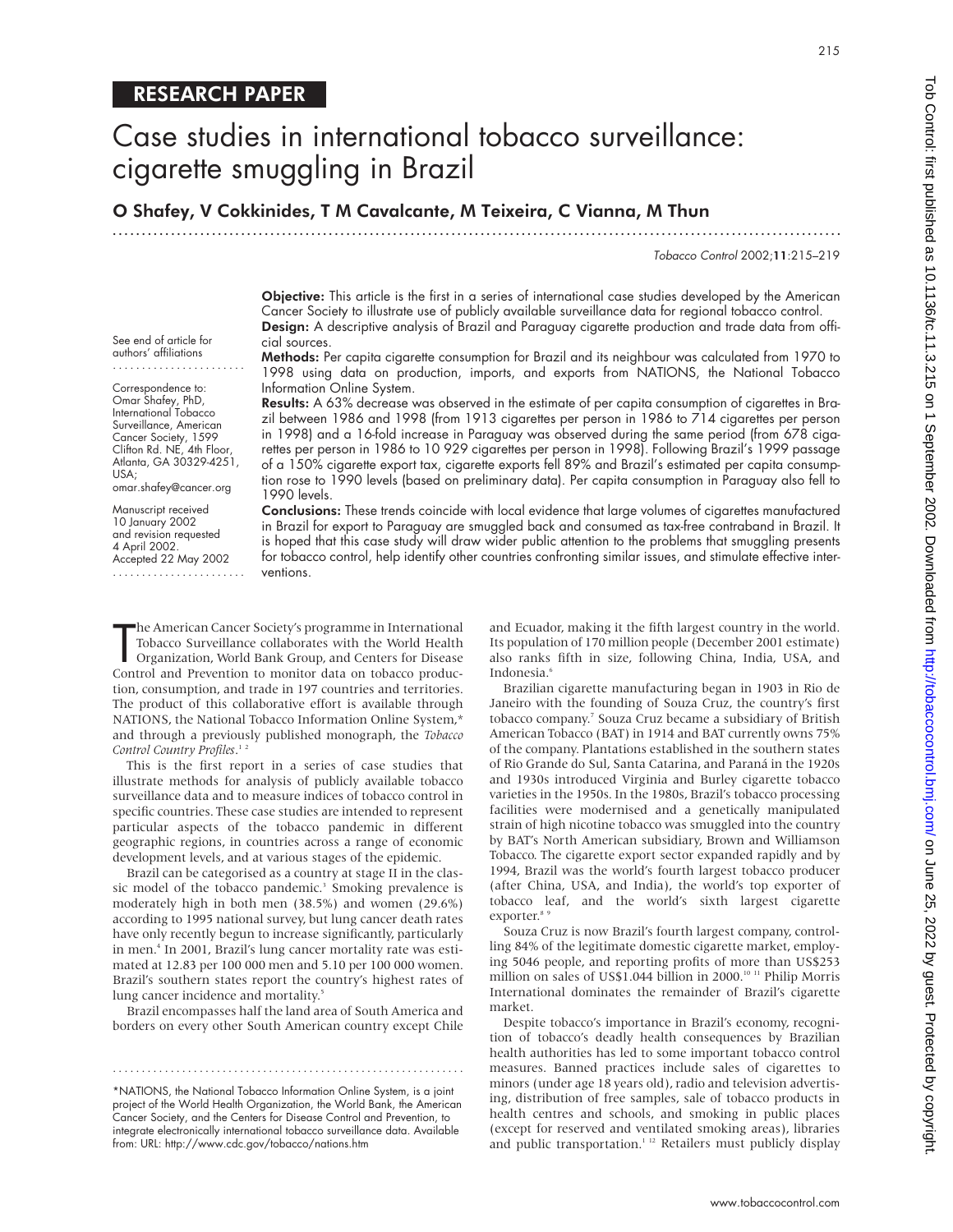| Table 1 Brazil and Paraguay per capita cigarette consumption 1970 to 2000, |
|----------------------------------------------------------------------------|
| based on reported cigarette exports from Brazil and imports to Paraguay    |

| Year | <b>Brazil</b><br>exports | Brazil, per capita<br>consumption | Paraguay<br>imports | Paraguay, per capita<br>consumption |
|------|--------------------------|-----------------------------------|---------------------|-------------------------------------|
| 1970 | 609                      | 1266                              | 1234                | 1300                                |
| 1971 | $\overline{2}$           | 1299                              | 1112                | 1180                                |
| 1972 | $\overline{2}$           | 2328                              | 869                 | 1100                                |
| 1973 | $\overline{2}$           | 2258                              | 779                 | 991                                 |
| 1974 | 1341                     | 1485                              | 1017                | 1228                                |
| 1975 | 1326                     | 1555                              | 1099                | 1289                                |
| 1976 | 1132                     | 1665                              | 735                 | 912                                 |
| 1977 | 931                      | 1856                              | 1339                | 1318                                |
| 1978 | 923                      | 1910                              | 1788                | 1556                                |
| 1979 | 712                      | 1858                              | 2542                | 1925                                |
| 1980 | 1                        | 2009                              | 1911                | 1422                                |
| 1981 | $\mathbf{1}$             | 1781                              | 1212                | 1059                                |
| 1982 | $\overline{2}$           | 1663                              | 1018                | 928                                 |
| 1983 | 942                      | 1572                              | 250                 | 599                                 |
| 1984 | 1429                     | 1510                              | 561                 | 710                                 |
| 1985 | 1673                     | 1687                              | 516                 | 647                                 |
| 1986 | 15                       | 1913                              | 711                 | 678                                 |
| 1987 | 3                        | 1794                              | 857                 | 894                                 |
| 1988 | 11                       | 1715                              | 1741                | 1944                                |
| 1989 | 10926                    | 1610                              | 1632                | 1839                                |
| 1990 | 12435                    | 1674                              | 1788                | 1136                                |
| 1991 | 25774                    | 1514                              | 4032                | 1930                                |
| 1992 | 30375                    | 1369                              | 3747                | 1747                                |
| 1993 | 33848                    | 1112                              | 3668                | 1344                                |
| 1994 | 57818                    | 999                               | 9025                | 3297                                |
| 1995 | 63417                    | 1015                              | 22811               | 8089                                |
| 1996 | 80262                    | 919                               | 33762               | 11598                               |
| 1997 | 87313                    | 845                               | 36937               | 12267                               |
| 1998 | 87169                    | 714                               | 35452               | 11385                               |
| 1999 | 8058                     | 872                               | 35452               | 10152                               |
| 2000 | 842                      | 860                               | $\star$             | $\star$                             |

Cigarette imports and exports in million pieces.

Brazil exports: reported by United Nations Statistics Division.

Paraguay imports: reported by United Nations Food and Agriculture Organization.

Population estimates: reported by United Nations Population Division.

the same health warnings that appear on cigarette packets and in advertisements.<sup>13</sup> More stringent advertising regulations became effective in January 2002, requiring graphic anti-smoking images on cigarette packs and prohibiting the use of deceptive descriptive terms such as "light" and "suave". In 2003, Brazil will ban all sports related cigarette sponsorship. Brazil and Canada exemplify the most advanced cigarette marketing restrictions in the world.<sup>14</sup>

National smoking prevalence surveys in Brazil were conducted in 1989, 1995, and 1999 but because different sampling methods and definitions of smoking were used, the actual trend in adult smoking prevalence is unclear. Two 1989 surveys reported estimates of 32.6% and 23.9% for overall adult smoking prevalence.15 16 A 1995 survey estimated Brazil's cigarette smoking prevalence at 38.2% among men and 29.3% among women.<sup>17</sup> A 1999 national survey reported that 37% of men and 24% of females were cigarette smokers.<sup>16</sup> Higher smoking prevalence rates are reported in Brazil's rural areas and among lower income groups.<sup>18</sup><sup>19</sup>

Recognising Brazil's growing role in the international tobacco market and the high prevalence of smoking among Brazilian adults, we examined publicly available data on cigarette production and trade in Brazil from 1970 to 1998. We developed this report in collaboration with tobacco control experts in Brazil with the goal of assisting local, regional, and international efforts to strengthen tobacco control interventions.

# **METHODS**

Trade data on cigarette manufacturing, imports, and exports are compiled by the World Health Organization and the United Nations Statistics Division and disseminated through NATIONS.<sup>19</sup> Per capita cigarette consumption was estimated for Brazil and neighbouring countries from 1970 to 1998 using the following formula:

Per capita cigarette consumption  $=$  [annual cigarette production + imports − exports] ÷ population age 15 years and older

#### RESULTS

From 1970 to 1986, per capita cigarette consumption in Brazil fluctuated between 1266 and 2328 cigarettes (table 1). During the 13 year interval from 1986 to 1998, Brazil's estimated per capita consumption of cigarettes, as derived from production and trade data, decreased by 63% whereas the estimate of per capita cigarette consumption in Paraguay increased over 16-fold.

Most of the apparent decrease in Brazil's per capita consumption during the same interval reflects the more than 8000-fold increase in Brazil's cigarette exports between 1988 (when exports represented less than 1% of cigarette production) and 1998 (when exports represented more than 51% of production) (fig 1). Brazil's exports of cigarettes increased from 11 metric tonnes in 1988 to over 87 000 metric tonnes in 1998. The principal destinations for Brazil's cigarette exports were Belgium and Paraguay, but the final destination where the cigarettes are ultimately consumed cannot be determined from publicly available data.

Figure 2 depicts the large increase in cigarette imports into the neighbouring country of Paraguay during the 1990s. If those imports were, in fact, consumed in Paraguay, the estimated per capita consumption of cigarettes would have increased from 678 in 1986 to an astounding 10 929 in 1998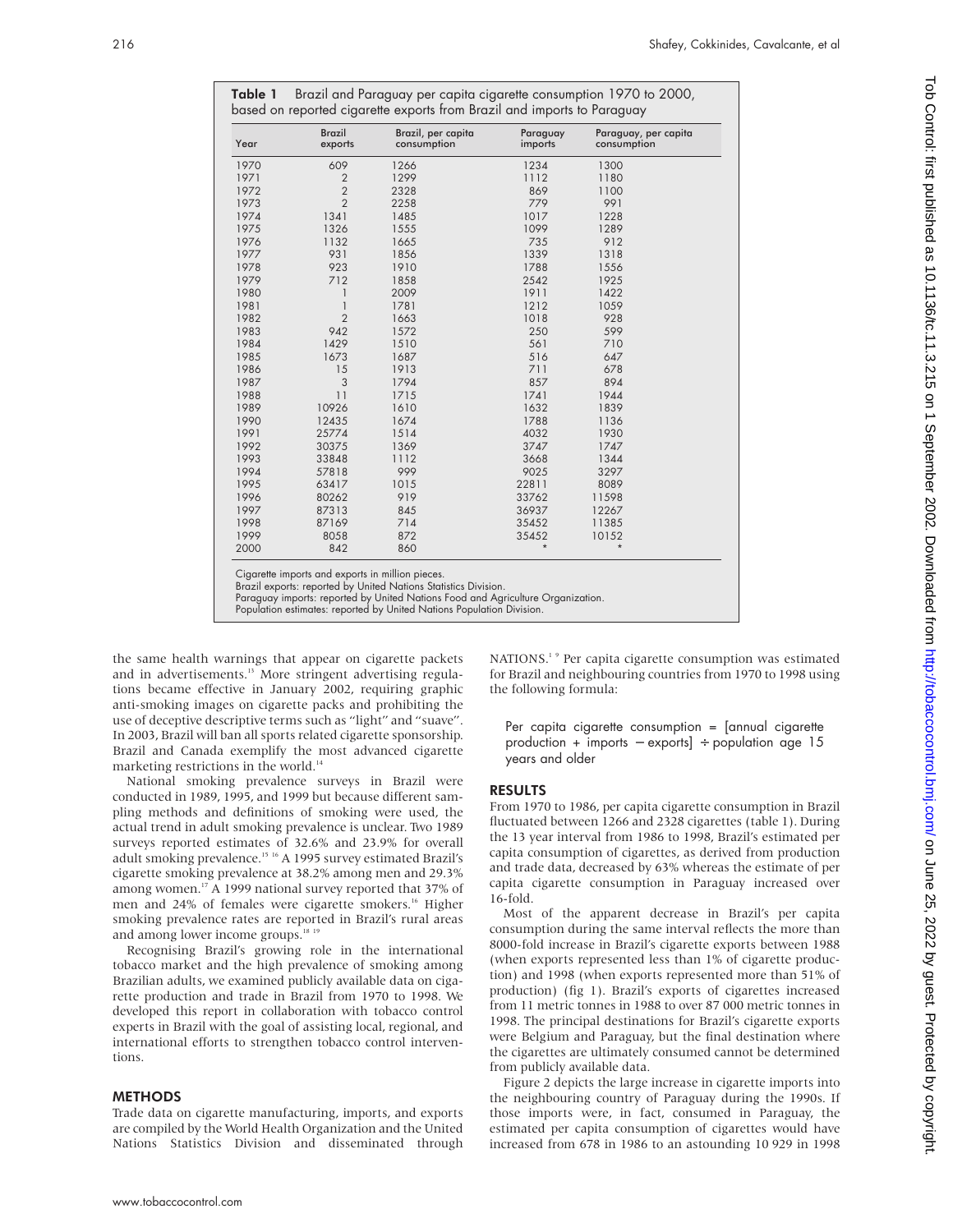

Figure 1 Brazil cigarette consumption and exports, 1985 to 2000. Source: NATIONS<sup>1</sup>



Figure 2 Paraguay cigarette imports, 1970 to 2000. Source: NATIONS.1 FAO data 1970–87, COMTRADE data 1985–2000.

(table 1). (In comparison, estimated per capita cigarette consumption was 1748 in the UK, 2255 in the USA, and 2403 in Japan in 1998.) An alternative explanation for Paraguay's anomalously large volume of cigarette imports is that imported cigarettes have been diverted illegally to other countries, including back to Brazil. This large scale cigarette smuggling could account for the large anomalous fluctuations in Brazil and Paraguay's per capita consumption, as derived from official trade data.

Figure 3 illustrates the explosive growth in consumption of contraband cigarettes in Brazil between 1992 and 2000 as estimated by the Federal Tax Bureau of the Brazil government. Peaking at 58 billion cigarettes, smuggled contraband captured 37% of the domestic cigarette market in 1998.

#### **DISCUSSION**

In 1988, less than 1% of Brazil's domestic cigarette production was exported. By 1998, official statistics reported that 51% of Brazil's cigarette production was being exported.

This large apparent increase in Brazil's cigarette exports during the 1990s created an appearance of declining domestic consumption. Strong evidence suggests that the bulk of Brazilian cigarettes ostensibly exported to Paraguay in the 1990s were either never exported or were smuggled out of Paraguay to neighbouring countries, including back into Brazil. This circuitous trade represented a successful effort to evade Brazil's domestic cigarette excise taxes and undermine national tobacco control efforts.<sup>20</sup> <sup>2</sup>

Estimates of Brazil's contraband cigarette trade range from 31–37% of the domestic market for the peak year 1998. At least 45 billion illegal and contraband cigarettes were consumed in Brazil in 1999 representing about one third of the Brazilian domestic market of 145 billion cigarettes per year. The main source for Brazil's contraband cigarettes appears to be neighbouring Paraguay. In some cases, it is suspected that cigarettes



Figure 3 Consumption of contraband cigarettes, Brazil 1992 to 2000. Source: Brazil Federal Tax Bureau.

ostensibly exported to Paraguay never left Brazil. In other cases, smugglers exploited differential excise taxes, buying Brazilian cigarettes in Paraguay where taxes are under 20%, compared with Brazil's 70% tax in 1999. Legal cigarettes, upon which all taxes have been paid, sold for 1.20 Brazilian real (US\$0.56) per pack while an illegal pack could be purchased for a 25–58% discount in 2001, between 0.50 and 0.90 Brazilian real (US\$0.24-0.42).<sup>23</sup>

In 1999, Brazil collected US\$5.5 billion in tobacco taxes. Brazilian tobacco exports and tobacco products totalled US\$ 1 billion, representing 2.5% of total Brazilian exports.<sup>24</sup> Brazilian cigarettes falsely exported to Paraguay and smuggled back to Brazil remained inexpensive to Brazilian consumers. This large scale illegal trade deprived the Brazilian government of vital revenues estimated at \$500 million in 1998 alone.<sup>25</sup> Excess deaths and other health costs attributable to the adverse health effects of lower price, smuggled cigarettes on smoking initiation, intensity and duration in Brazil have not been fully calculated.

To address the large scale smuggling problem, Brazil imposed a 150% export tax in December 1999 to prevent the false export of cigarettes to Paraguay and their subsequent re-sale in Brazil.<sup>25</sup> This new tax structure resulted in an 89% drop in reported Brazilian cigarette exports from 6.3 billion sticks in 1999 to 700 million sticks in 2000.<sup>26</sup>

The pernicious health effects of cigarette smuggling continue, however, because multinational tobacco companies accelerated the construction of cigarette manufacturing plants in Paraguay and other neighbouring countries, thereby circumventing Brazil's 1999 cigarette export tax. Paraguay had only two cigarette manufacturing plants in 1995, but within four years an additional 17 were constructed. Paraguay currently boasts 22 cigarette manufacturing plants with seven more under construction.<sup>27</sup> Brazilian tax authorities suspect that a significant proportion of Paraguay's cigarette production is smuggled across the border and consumed in Brazil.

In October 2000, Brazil extended its 150% export tax to raw tobacco leaf used by cigarette manufacturing plants in neighbouring Paraguay and Uruguay, but not to tobacco leaf exported to Argentina, Chile, and Ecuador. In March 2001, Uruguay's Monte Paz S/A tobacco company encouraged the Uruguay government to object to Brazil's differential export tax on tobacco leaf under the common tariff terms of the regional MERCOSUL customs union.†In October 2001, a MERCOSUL adjudication panel upheld Uruguay's complaint against Brazil's export tax policy for raw tobacco, but Brazil has promised to appeal the decision to an international arbitration forum.<sup>28</sup> Brazil argues that public health imperatives to control the illegal cigarette trade take precedence over the tobacco industry's attempts to evade regulation under cover of the MERCOSUL customs agreement.<sup>26</sup>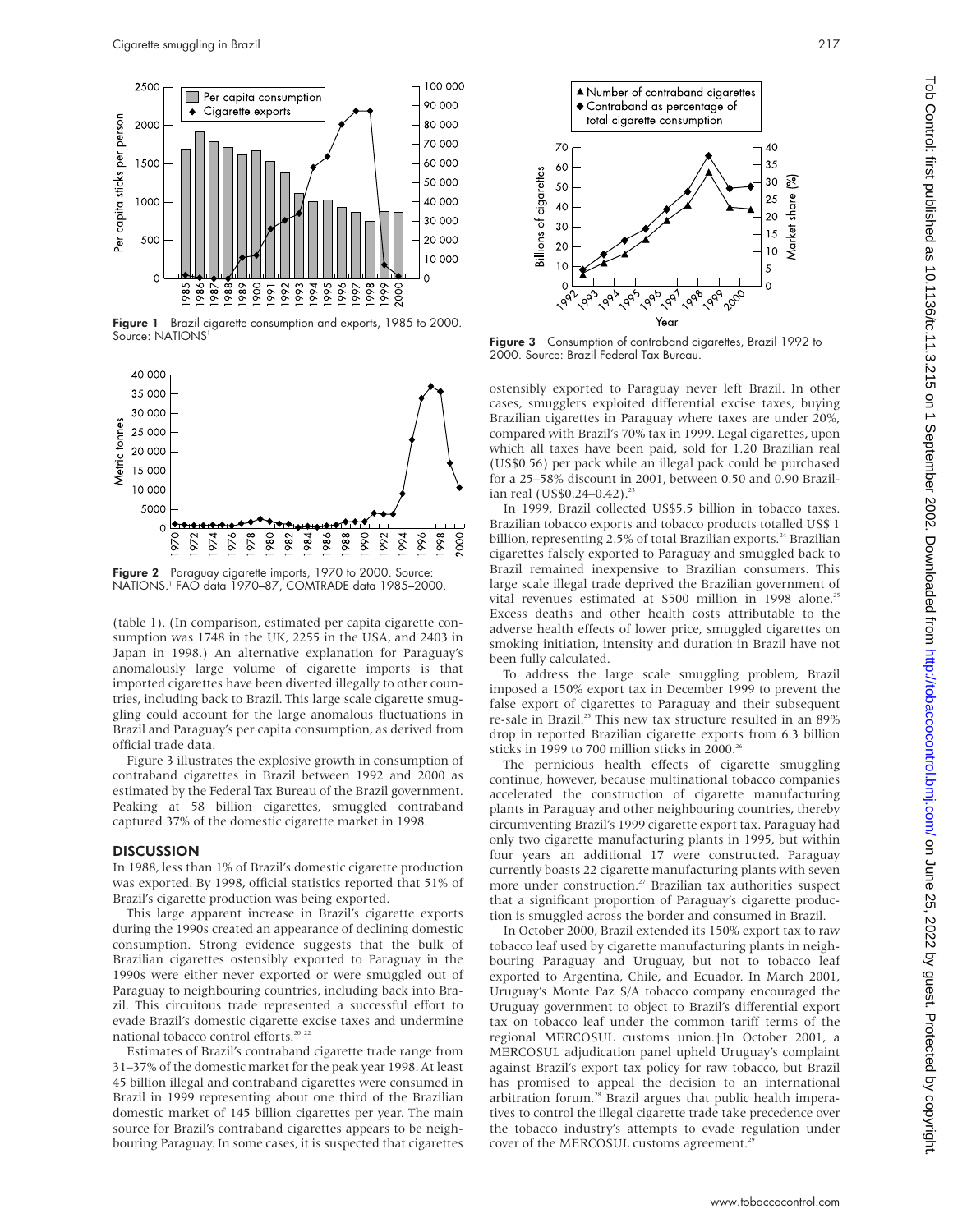This descriptive study is limited by an exclusive reliance on readily available trade statistics to calculate per capita consumption trends. Surveillance data available for the most recent two or three years are generally preliminary and/or unpublished because of the time required to compile and disseminate the data. These preliminary data may not be comparable with more complete data on production and trade from earlier years.

International surveillance efforts, working closely with national or regional partners, can help to evaluate and publicise a particular regional issue of global significance, such as cigarette smuggling, to stimulate communication between countries with similar problems, and to accelerate the development of effective interventions. Illegal trade practices such as smuggling and tax evasion may be detected through analyses of cigarette trade data.<sup>30 31</sup> Addressing the health problems arising from smuggling and other illegal trade practices requires international attention and systematic cooperation under formal agreements, such as the Framework Convention on Tobacco Control.

Anomalous patterns in trade data are also observed in many other countries and these trade patterns also deserve further study. Taiwan, Cyprus, United Arab Emirates, Lebanon, Brunei Darussalam, Bosnia and Herzegovina, Republic of Korea, and Croatia, among other countries, report trade data where imports far exceed the demand of local markets indicating that cigarettes are transiting to other markets without proper controls. Investigators and law enforcement agencies have identified extensive international cigarette smuggling networks providing evidence that cigarette smuggling is an organised, pervasive, and widespread industry practice.<sup>32-35</sup>

## Recommendations

Cigarette smuggling poses a global problem for tobacco control that must be addressed by international agreements that effectively regulate the international cigarette trade. Smuggled cigarettes are estimated to account for 6–8.5% of total cigarette consumption.<sup>30</sup> Cigarette smuggling undermines public health and efforts to control tobacco consumption by reducing prices, increasing demand, and evading distribution restrictions and government taxes. Smuggled cigarettes compete with legal cigarettes, lowering the price and encouraging consumption. Youth and low income groups are disproportionately affected because cigarettes are particularly price sensitive among those groups.<sup>3</sup>

International effort is required to eradicate cigarette smuggling.<sup>37-39</sup> Proposed measures include the following:

- Ban duty-free cigarette sales
- Harmonise cigarette tax rates between neighbouring countries and devise effective penalties to negate financial incentives for cigarette smuggling
- Secure the distribution chain and require accountability; producers and distributors should be held accountable for sales to legitimate dealers
- Require records for every transaction in the wholesale distribution chain; a clear chain of custody should be

.............................................................

†MERCOSUL, the "Southern Common Market", is a regional customs union between Argentina, Brazil, Paraguay and Uruguay established following the Treaty of Asuncion, signed on 26 March 1991. "Four-plus-one" free trade agreements between the MERCOSUL countries and Chile and Bolivia took effect 1 October 1996, and 1 April 1997, respectively. MERCOSUL is currently negotiating association arrangements with other Andean countries and with Mexico, and MERCOSUL members are participating as one body in negotiations over a free trade area of the Americas. MERCOSUL's goal is the elimination of customs duties and non-tariff restrictions on the movement of goods between member states, the adoption of a common strategy for external trade, and the coordination of macroeconomic policies. URL: http://www.ers.usda.gov/briefing/argentina/policy.html

#### What this paper adds

Cigarette smuggling is a widespread problem undermining tobacco control efforts by providing cheap unregulated cigarettes that stimulate demand while simultaneously decreasing tax revenues needed for tobacco control and health promotion. Globally, smuggled cigarettes are estimated to account for 6–8.5% of total consumption, but in Brazil smuggled cigarettes were recently estimated to account for 31–37% of the total market. This examination of Brazil and Paraguay's 1970 to 1998 cigarette trade data and recent legislative and market changes highlights the importance of international cooperation to control cigarette smuggling.

established at every wholesale transaction to prevent large scale diversion to illegal markets

- Label the origin (manufacturing plant) and destination (country) on every pack
- Require health warnings in the language(s) of the destination market
- Require international cooperation between law enforcement authorities prosecuting organised smuggling and money laundering operations.

Tobacco control is an indispensable tool in the control of cancer. Brazil has made significant strides in curtailing deceptive marketing practices, restricting youth access, and promoting cessation, but the deleterious effects of cigarette smuggling require international attention for effective control. This analysis suggests that strict international controls are required within the Framework Convention For Tobacco Control to prevent multinational tobacco companies from circumventing national tobacco control efforts by engaging in large scale international cigarette smuggling.

# .....................

## Authors' affiliations

O Shafey, V Cokkinides, M Thun, Epidemiology and Surveillance Research, American Cancer Society, Atlanta, Georgia, USA T M Cavalcante, M Teixeira, C Vianna, National Tobacco Control Program, National Cancer Institute (INCA), Health Ministry of Brazil, Rio de Janeiro, Brazil

## REFERENCES

- 1 National Tobacco Information Online System (NATIONS). URL:
- http://www.cdc.gov/tobacco/nations.htm 2 Corrao MA, Guindon GE, Sharma N, Shokoohi DF (eds). Tobacco control country profiles. Atlanta, Georgia: American Cancer Society, 2000. URL: http://tobacco.who.int/page.cfm?sid=57.
- 3 Lopez AD, Collishaw NE, Piha T. A descriptive model of the cigarette epidemic in developed countries. Tobacco Control 1994;3:242–7.
- 4 Algranti E, Menezes AM, Achutti AC. Lung cancer in Brazil. Semin Oncol 2001;28:143–52.
- 5 Ministério da Saúde, Instituto Nacional de Câncer INCA.Estimativa da incidência <sup>e</sup> mortalidade por câncer no Brasil 2001. Rio de Janeiro: Ministério da Saúde, 1999. URL: http://www.inca.gov.br//rbc/n\_47/ v02/editorial.html
- 6 Instituto Brasileiro de Geografia e Estatística. Censo Demográfico 2000. IBGE: Rio de Janeiro: IBGE, 2000. URL:http://www.ibge.net/ home/estatistica/populacao/censo2000/default.shtm#
- 7 ERC Statistics International. The smoking population: Brazil. The world cigarette market: 1998 survey, 1999:21–4.
- 8 San Francisco Tobacco Free Project. Country case studies: Brazil. San Francisco: SFTFB, 1998. URL: http://tobaccofreekids.org/campaign/ global/casestudies/
- Commodity Trade Statistics Data Base (COMTRADE). New York: United Nations Statistics Division, 2001. URL: http://esa.un.org/unsd/ pubs/
- 10 Hoover's Online. Souza Cruz, S.A. Capsule. Austin, Texas: Hoover's Online, Inc, 2002. URL: http://www.hoovers.com/co/capsule/4/ 0,2163,95014,00.html
- 11 Luxner L. Souza Cruz: where's there's smoke, there's profits. Tobacco International 2002;January/February:17–21.
- 12 World Health Organization. Tobacco or health: a global status report country profiles by region. Geneva: WHO, 1997. URL: http://www.cdc.gov/tobacco/who/whofirst.htm